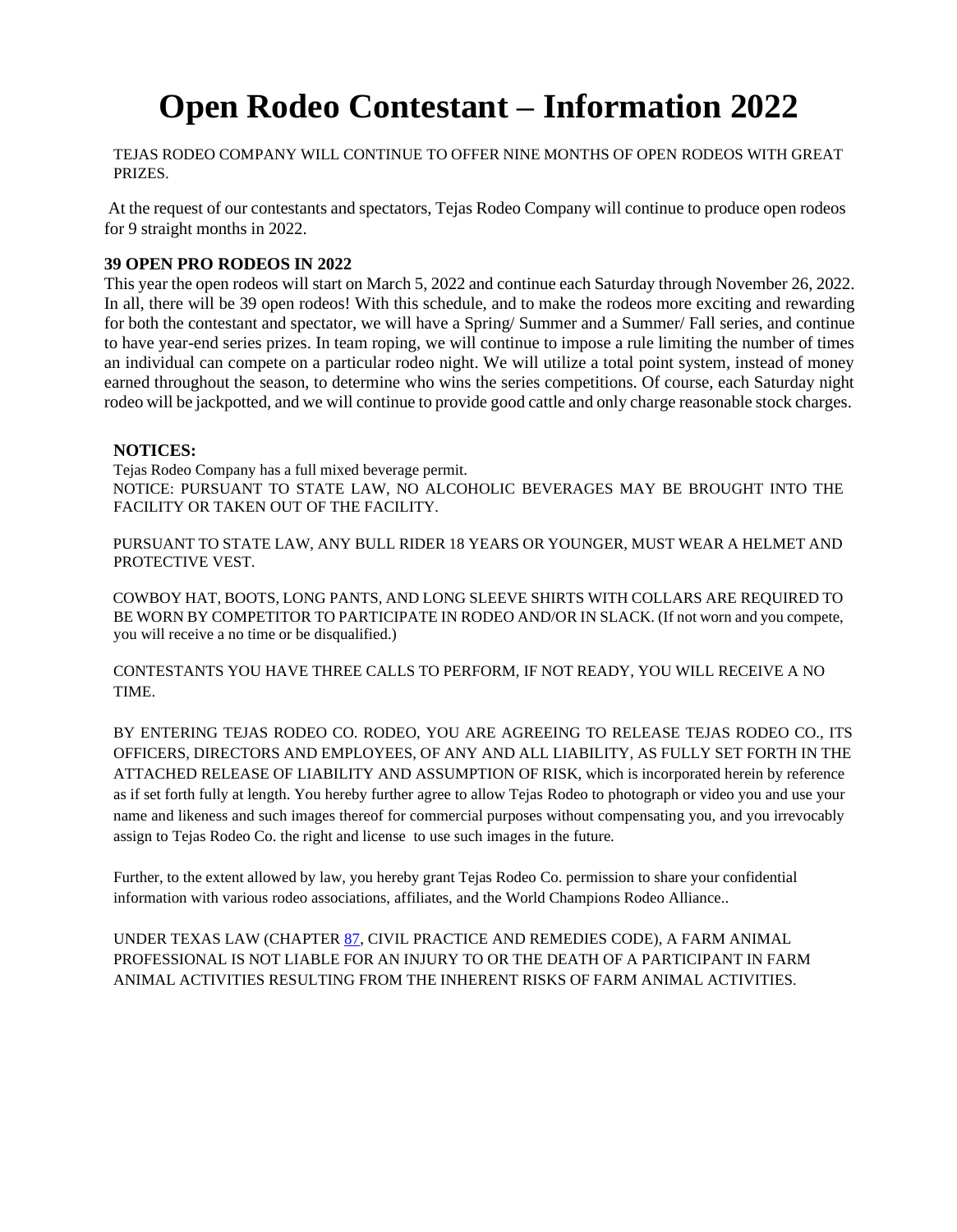# **SPECIAL ENTRY RULES FOR TEAM ROPING**

Each Team Roper can enter a total maximum of four times, aslong as each entry has a different header/heeler combination or doing both at a particular rodeo. There will be an Open Roping and a #10 Roping, capped at a #6. We do not acknowledge #6E. The #10 and Open Ropers may be run together in performanceor slack. The performance runs can be chosen by the contestant until all slots are filled. If not filled, then thelast to enter will be moved up to the performance(last to enter, first to rope). In the Team roping women may tie on and men 65 years or older may tie on. All cattle are chute runs. No year end awards.

## **SPECIAL RULES FOR HANDICAP TIE DOWN ROPING**

Your number has to get verified before your rope. If we cannot verify your number, you will be classified as an open roper. Tejas does have the right to classify after your first run and at any time throughout the season. This will be a handicap roping. Meaning Open - 0 seconds off, #9 - 0 second off, #10 - 1 seconds off, #11 - 2 seconds off, #12 - 3 secondsoff. Max # is a #12 with 3 second handicap, #13 and #14 ropers can enter but will be classified as #12. Tejas Rodeo reserves the right to reclassify ropers at any time, regardless. Tie down roper may enter two times. Each run will be considered another entry and there will be no average. The office/awards fee will be \$15, which is held out of fees, inorder to contribute to better awards. Every run is eligible for points, so a roper can receive points on both runs. We will give prizes for series and year end winners based on points.

## **GIRLS BREAKAWAY CALF ROPING**

Breakaway roper may enter two times in the breakaway roping. Each run will be considered another entry and there will be no average. Every run is eligible for points, so roper can receive points on both runs. 13 and under boys at the time of entry can compete in girls break away roping

## **CODY LAWRENCE AWARD**

In order to be eligible, the tie down roper must attend at least 5 rodeos, be the fastest time in the handicap tie down roping without handicap deductions (fastest calf tied at Tejas) will win an award at the end of the year for the 2022 season. This prize will be determined by Tejas Rodeo.

## **INFORMATION AND RULES RELATING TO ENTERING RODEO**

The books will open the Monday before each rodeo at 11 and close to all events, at 9:00 pm the Thursday before each rodeo. Entries will be taken online at tejasrodeo.com/contestantinfo. There is also a \$10 office/awards fee included in the entry fee, except the #11 tie down ropers will have a \$15 office/awards fee. Contestants may enter online at tejasrodeo.com/contestant-info/. Entries will be open Monday at 11:00am through Thursday at 9:00pm prior to Saturday's rodeo. There will be no walkups allowed except for Team Roping. If there are not sufficient entries in any event to put on an adequate rodeo performance, then we reserve the right to not allow that event to go forward in the slack. The entry fees in each event are as follows: Bull Riding \$55 (we reserve the right to change this); Team Roping \$50 per person/\$100 per team; Girls Breakaway Calf Roping (limited boys 13 and under, at the time of entry with a 30 second cut off time) \$80; Tie Down Calf Roping \$80 (with a 30 second cut off time); Tie-Down #11 Calf Roping \$80 (with a 30 second cut off time); and, Barrel Racing \$55 (limited to females.)

## **YEAR-END AND SERIES/PRIZES/POINT SYSTEM**

We will use a 10-1 point system. In other words, first place will receive 10 points, second place will receive 9 points, and third place will receive 8 points, and so on. A contestant will not receive points for each rodeo the contestant enters that particular event, unless the contestant places in the top 10. By way of example, if a contestant enters the team roping as a header, wins the rodeo that night, then the contestant will receive a total of 10 points for winning the rodeo and those points will count towards the series and year end. To be eligible for the year-end prizes, the contestant must attend and compete in at least 12 rodeos (less than 1/3 of the rodeos in the series) for 2022. In order to receive year end awards in an event, **at Tejas Rodeo's sole discretion**, there must be sufficient entries in that event through the year to justify the award.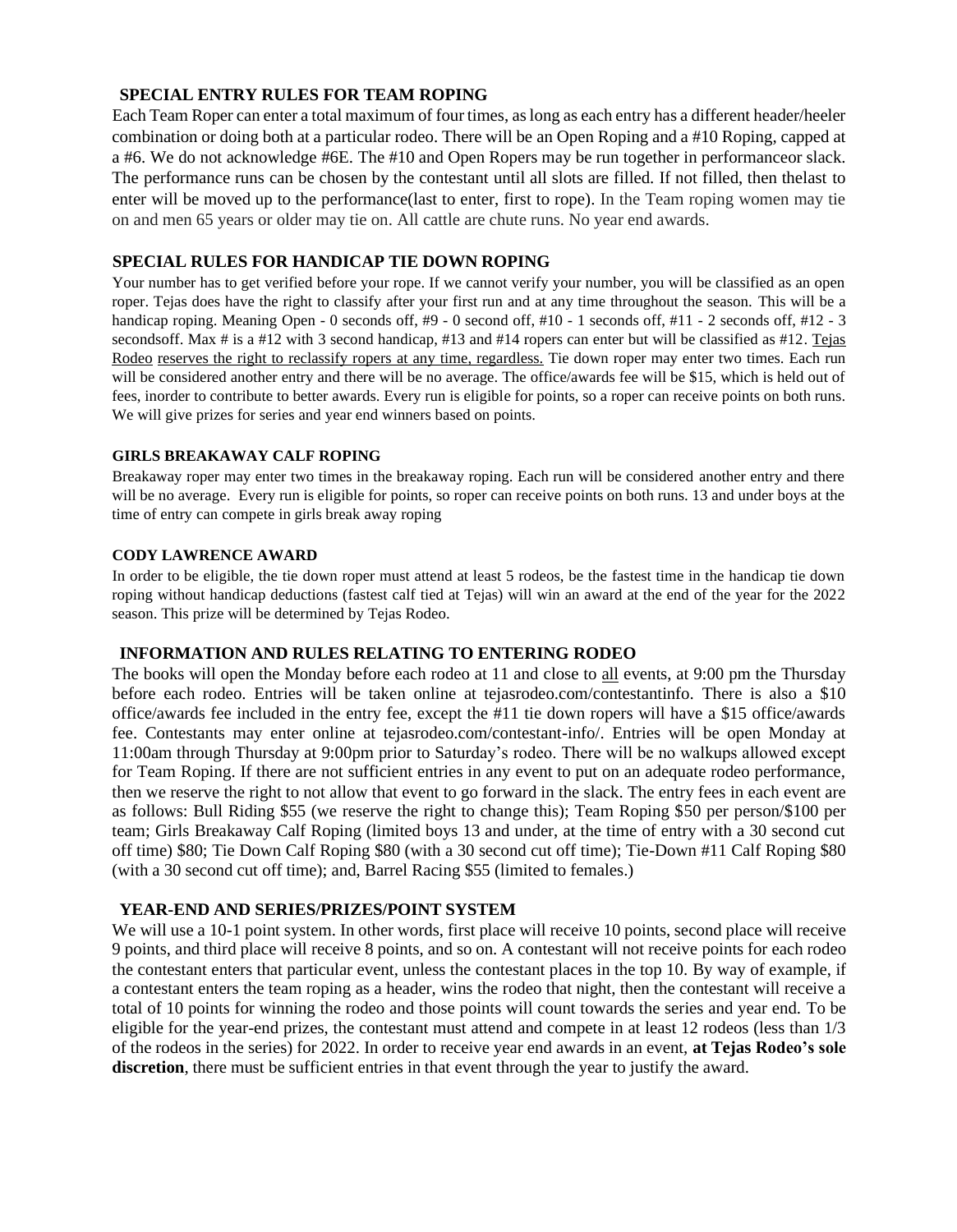## **SPRING/ SUMMER SERIES, SUMMER/ FALL SERIES**

In addition to year end finals and overall winners, we will also split the season up in two separate series and award buckles or prizes to the series winners. The spring/summer series will go from March 5, 2022 until July 9, 2022. The summer/fall series will go from July 16, 2022 through November 27, 2022.

# **OTHER EVENTS AT TEJAS RODEO COMPANY**

Be sure to check our website and online calendar, or call Yancey (830-980-2226), to find out about other events that will be taking place at Tejas Rodeo Company. Some of the events already scheduled for 2022 include clinics, team roping, youth rodeos, play days, team penning and ranch sorting.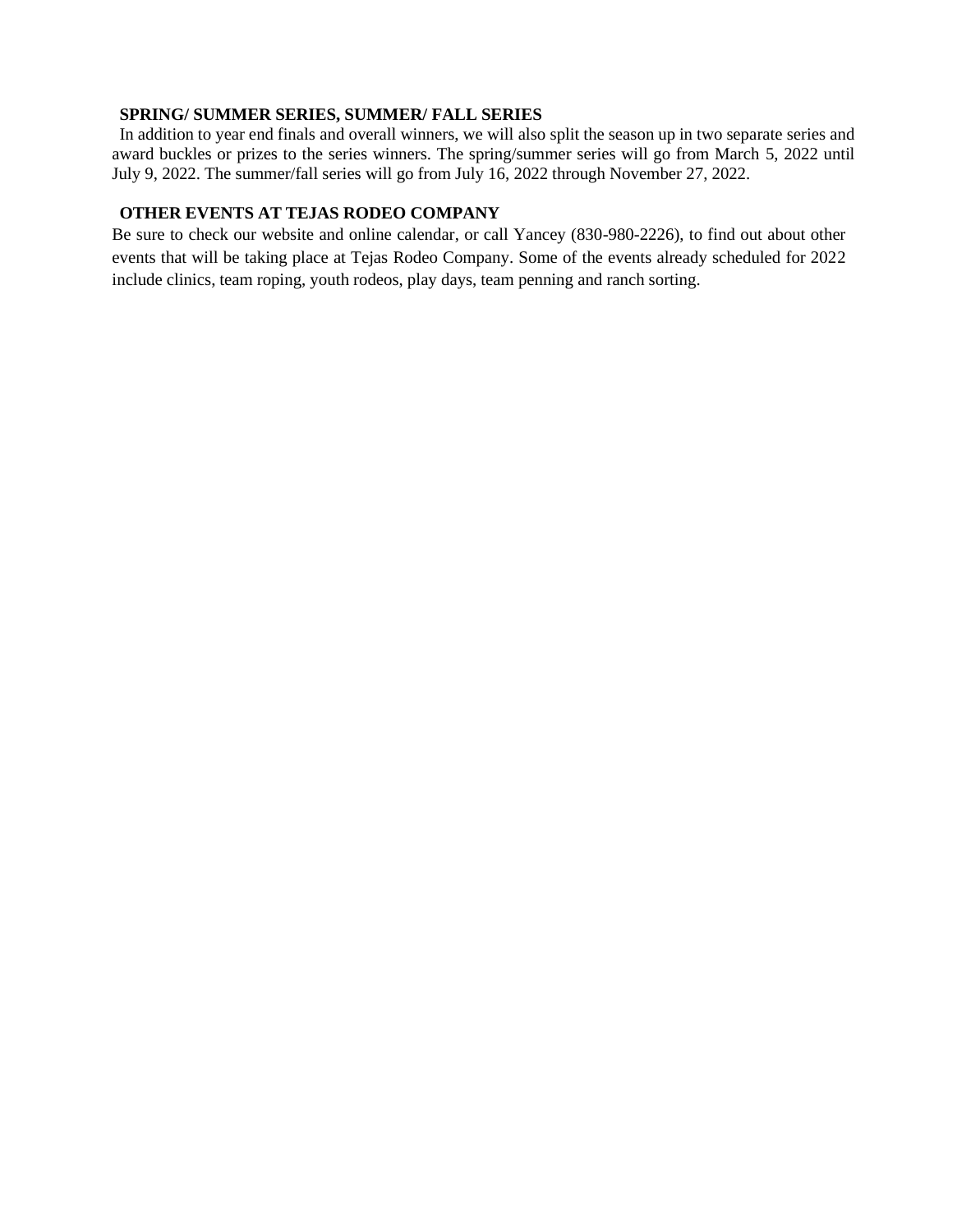#### **INDEPENDENT CONTRACT AGREEMENT BETWEEN TEJAS RODEO COMPANY AND RODEO JUDGES, RODEO SECRETARIES, ANNOUNCERS, SOUNDMEN, BULLFIGHTER OR FUNNY MAN, TIMEKEEPERS, SPECIALTY ACTS, STOCK CONTRACTORS, PICKUP MEN, ARENA PERSONNEL, ETC.**

State of Texas

Comal County

This Agreement is made by and between Tejas Rodeo Company ("Contracting Party") and \_\_\_\_\_\_\_\_\_\_\_\_\_\_\_("Independent Contractor"). This Agreement is made on (Today's Date).

In consideration of the premises and of the mutual covenants and agreements contained in this Agreement, the parties agree as follows:

#### **I. SCOPE OF AGREEMENT AND LIMITATIONS**

1.1. Purpose: The purpose of this Agreement is to establish and confirm the purchase of certain independent contract services (including but not limited to, acting as a rodeo judge, rodeo secretary, timekeeper, announcer, soundmen, bullfighter or funny man, specialty act, stock contractor, and arena personnel (such as gate men, etc)) between the Contracting Party and the Independent Contractor. Such services generally relate to, but are not limited to, Tejas Rodeo Company's regular weekly Saturday night rodeos and certain other private or special events in which a rodeo, or A part thereof, is produced by the Contracting Party. By agreeing to perform a service listed above, and by showing up and performing such services, you expressly agree to the terms and conditions set forth herein. .

(a) as an Independent Contractor, is hereby contracted to perform the services that the Contracting Party specifies.

1.2. Independent Contractor has no authority to act for, or on behalf of, Contracting Party except as provided for in this Agreement, no other authority, power or use is granted or implied. Independent Contractor may not incur any debt, obligation, expense, or liability of any kind against Contracting Party without Contracting Party's express written permission. Further, Independent Contractor may not receive any money owed to Contracting Party without Contracting Party's express written permission. Independent Contractor has no exclusive rights or benefits other than those set forth in this Agreement.

#### **1.3. THE CONTRACTING PARTY IS NOT RESPONSIBLE OR LIABLE FOR ANY MISREPRESENTATIONS, ERRORS, OMISSIONS OF ANY KIND, NEGLIGENCE, CARELESSNESS, OR OTHER PROBLEMS OR DISPUTES WHICH AN INDEPENDENT CONTRACTOR MAY CAUSE OR BE INVOLVED IN OR THAT MAY ARISE AS A RESULT OF THE SERVICES BEING PERFORMED BY THE INDEPENDENT CONTRACTOR DURING THE TERM OF THIS AGREEMENT. FURTHER, INDEPENDENT CONTRACTOR AGREES TO HOLD HARMLESS, INDEMNIFY AND PROTECT CONTRACTING PARTY FROM ANY PROBLEMS, DISPUTES OR OTHER CONTINGENCIES THAT ARISE AS A RESULT OF INDEPENDENT CONTRACTOR'S PERFORMANCE OF THIS AGREEMENT. INDEPENDENT CONTRACTOR AGREES TO PAY FOR THE COSTS OF DEFENDING ANY ACTIONS, CLAIMS, TRIALS, OR OTHER LIKE ACTIONS THAT MAY ARISE AS A RESULT OF THIS AGREEMENT; THE INDEMNIFICATION INCLUDES THE COSTS OF THE CONTRACTING PARTY'S ATTORNEY'S FEES.**

#### **II TERM**

2.1. Term: The term of this Agreement shall be ongoing and extend to any future work performed by the Independent Contractor. .

2.2. If, after the term of the Agreement has expired, the parties continue to do business together as if this Agreement were still in effect, the practices constitute a renewal of the Agreement until one of the parties notifies the other in writing of the termination of this Agreement. The termination letter must give 30 days' notice to the other party.

2.3. Termination can be accomplished by agreement upon 30 days **written** notice.

2.4. The Independent Contractor agrees to (a) devote sufficient time, energy, and attention to the duties specified by the Contracting Party.. Such services shall be provided in a good and workmanlike manner in accordance with all applicable laws and regulations using the same degree of care, skill and prudence that would be customarily exercised for Independent Contractor's services, in a manner that Independent Contractor reasonably believes to be in the best interest of Contracting Party.

#### **III COMPENSATION**

3.1. The contractually agreed price to be paid by Contracting Party to Independent Contractor for the services contemplated hereunder will be a flat fee for each event as determined by the Contracting Party.

3.2. Independent Contractor is responsible for payment of all state, federal, foreign, or local taxes, including income tax, withholding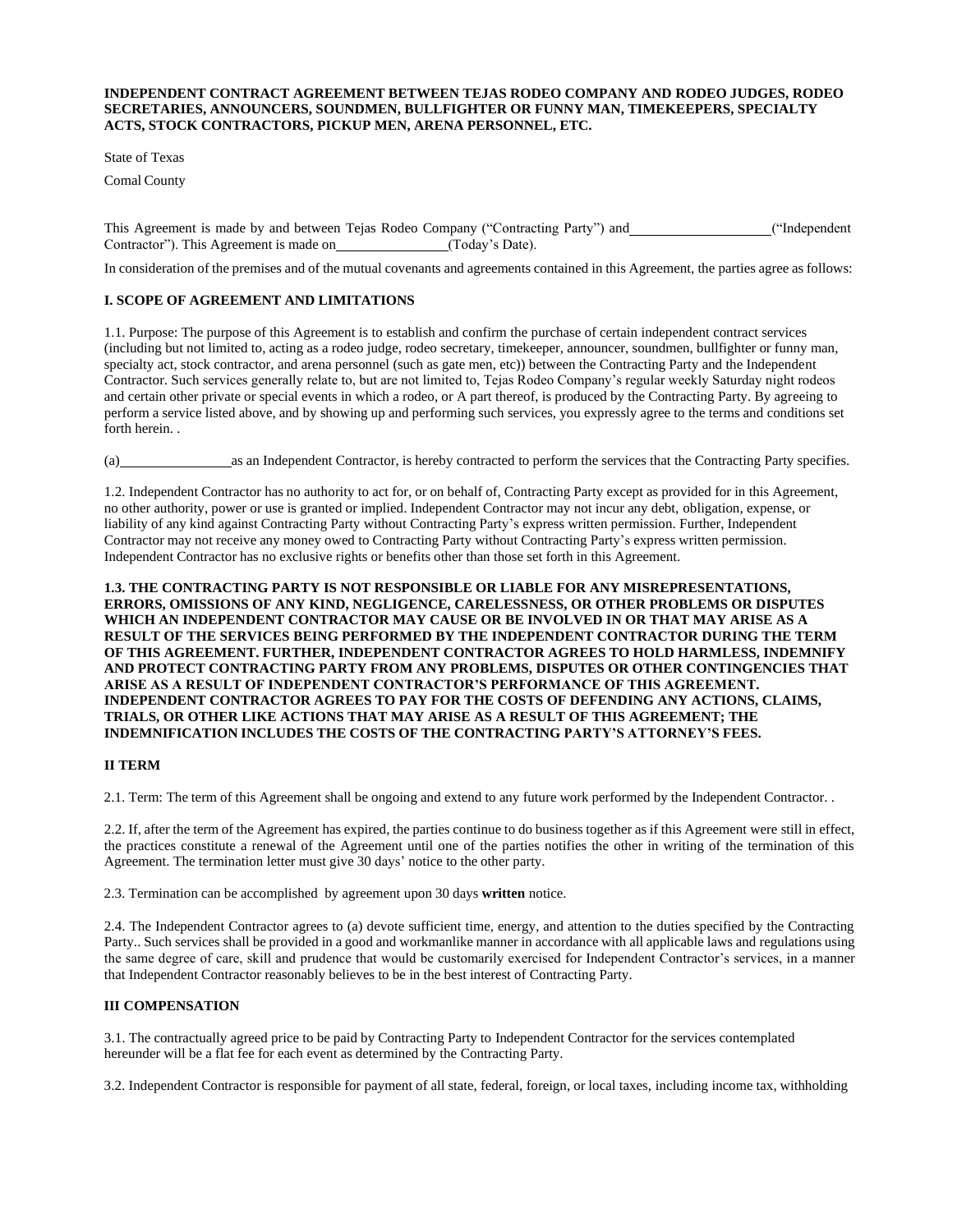tax, social security tax, or pension contributions, on the funds distributed to Independent Contractor by Contracting Party. The Contracting Party is not responsible for payment of taxes or penalties applicable to nonpayment or underpayment of taxes. Further, Independent Contractor is responsible for payment of any and all insurance premiums, including errors and omissions policies, medical insurance policies, or life insurance policies that Independent Contractor may need or desire. Independent Contractor acknowledges that he/she will receive a 1099 from the Contracting Party.

3.3. Independent Contractor will not be entitled to receive any benefits from the Contracting Party and will instead be personally responsible for any benefits, including but not limited to health, life, dental, and long- and short-term insurance. Independent Contractor waives all rights to any fringe benefits offered by the Contracting Party.

3.4. The Contracting Party and the Independent Contractor agree that Independent Contractor is an independent contractor under this Agreement and will in no way be considered to be an agent, partner, joint venturer or employee of Contracting Party and, accordingly, Independent Contractor will not represent that Independent Contractor is an employee or agent of Contracting Party. Independent Contractor will be liable for any and all worker's compensation payments and federal, state, and local employment, sales, use, excise, and other taxes arising out of Independent Contractor's performance of this Agreement and will furnish evidence of such compliance to Contracting Party upon request.

#### **IV REMEDIES**

4.1. The In the event of any litigation concerning any controversy, claim, or dispute between the parties to this Agreement that arises out of or relates to this Agreement or the breach or interpretation of it, the prevailing party will be entitled to recover from the losing party reasonable expenses, attorney's fees, and costs incurred in the litigation or in the enforcement or collection of any judgment or award rendered in the litigation. If any party defaults under this Agreement, the defaulting party will pay all the expenses, attorney's fees, and costs incurred by the other party in connection with the default, whether or not any litigation is commenced.

#### **V GENERAL AND ADMINISTRATIVE PROVISIONS**

5.1. Parties Bound. This Agreement shall be binding upon and inure to the benefit of the Parties and their respective heirs, executors, administrators, legal representatives, successors and assigns.

5.2. No Waiver. The failure or delay in the enforcement of the rights detailed in this Agreement by the Contracting Party shall not constitute a waiver of those rights or be considered as a basis for estoppel. The Contracting Party may exercise its rights under this Agreement despite the delay or failure to enforce the rights.

5.3. /Venue. In the unlikely event that a dispute occurs or an action in law or equity arises out of the operation, construction or interpretation of this Agreement, the Independent Contractor agrees that the District Courts in Comal County, Texas shall have exclusive venue and jurisdiction over any such dispute.

5.4. Texas Law. This Agreement shall be subject to and governed by the laws of the State of Texas. Any and all performance obligations are considered performed in Bulverde, Comal County, Texas.

5.5. Severability. If any provision of this Agreement shall, for any reason, be held violative of any applicable law, and so much of the Agreement is held to be unenforceable, then the invalidity of such a specific provision in this Agreement shall not be held to invalidate any other provisions in this Agreement, which other provisions shall remain in full force and effect unless removal of the invalid provisions destroys the legitimate purposes of this Agreement, in which event this Agreement shall be cancelled.

5.6. Entire Agreement. This Agreement shall represent the entire agreement by and between the Parties except as otherwise provided in this Agreement, and it may not be changed except by written amendment duly executed by all parties.

5.7 Chapter 87. The Independent Contractor acknowledges that UNDER TEXAS LAW (CHAPTER 87, CIVIL PRACTICE AND REMEDIES CODE), A FARM ANIMAL PROFESSIONAL IS NOT LIABLE FOR AN INJURY TO OR THE DEATH OF A PARTICIPANT IN FARM ANIMAL ACTIVITIES RESULTING FROM THE INHERENT RISKS OF FARM ANIMAL ACTIVITIES.

**5.8 DANGEROUS AND HAZARDOUS SERVICES. THE INDEPENDENT CONTRACTOR ACKNOWLEDGES TO THE CONTRACTOR PARTY THAT THE INDEPENDENT CONTRACTOR IS KNOWINGLY AGREEING TO PROVIDE SERVICES RELATING TO A RODEO PRODUCTION THAT COULD BE DANGEROUS OR HAZARDOUS AND COULD CAUSE PERSONAL INJURY, DEATH OR DAMAGES TO THE INDEPENDENT CONTRACTOR'S PROPERTY. INDEPENDENT CONTRACTOR ASSUMES AND ACCEPTS ALL SUCH RISKS ASSOCIATED WITH INDEPENDENT CONTRACTOR'S SERVICES FOR THE CONTRACTING PARTY AND RELEASES, INDEMNIFIES, AND HOLDS THE CONTRACTING PARTY (AND ALL OF ITS OWNERS, AGENTS, AND EMPLOYEES) HARMLESS FROM ANY DAMAGES OR INJURIES RELATING TO THE INDEPENDENT CONTRACTOR'S SERVICES FOR THE CONTRACTING PARTY.**